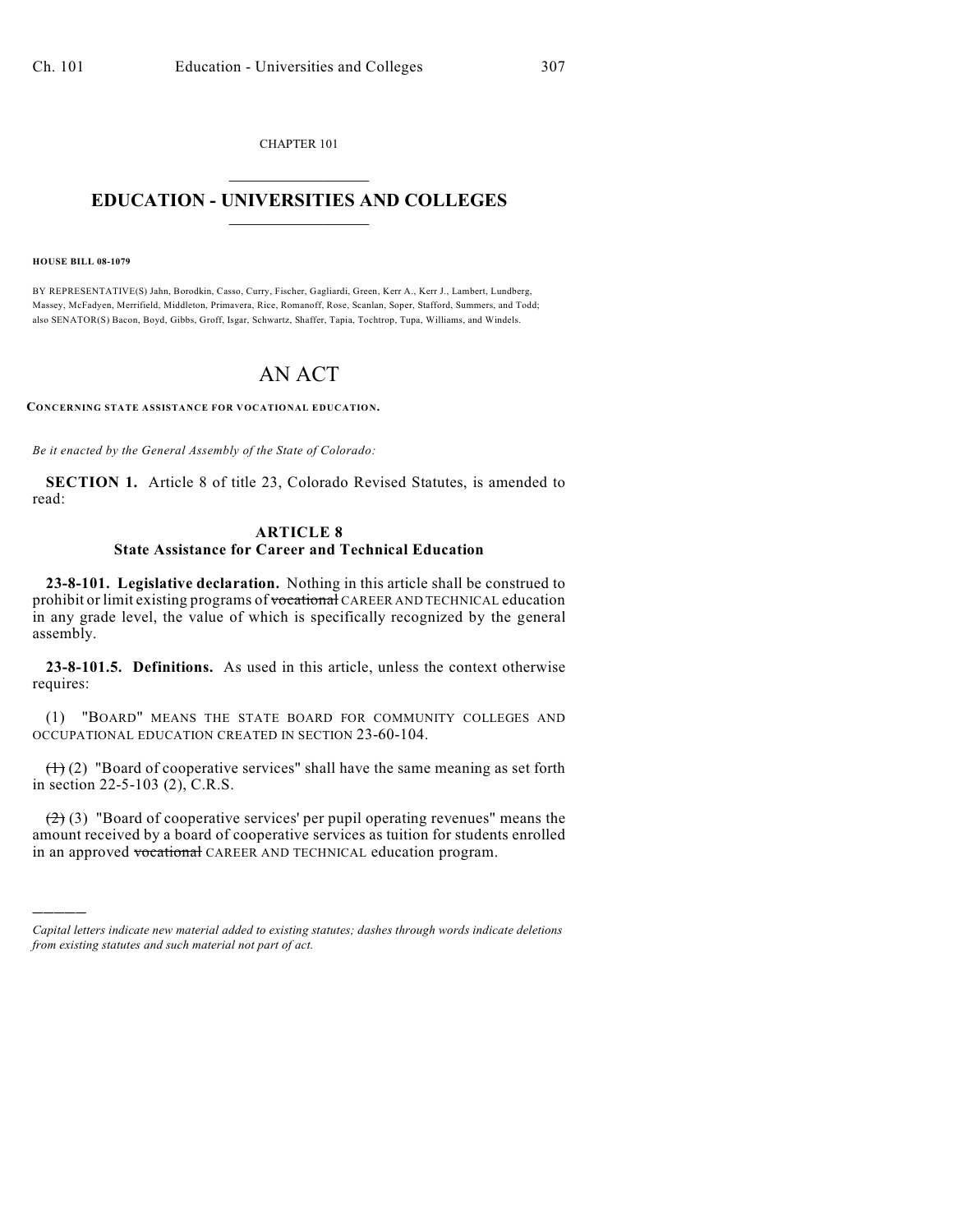$(3)$  (4) "Institute charter school" means a charter school that enters into a charter contract with the state charter school institute pursuant to part 5 of article 30.5 of title 22, C.R.S.

 $(4)$  (5) "Institute charter school's per pupil operating revenues" means the amount received by an institute charter school pursuant to the provisions of section 22-54-115 (1.3), C.R.S., for any budget year, divided by the number of pupils enrolled in the institute charter school for that budget year, minus the minimum amount per pupil required by section 22-30.5-513, C.R.S., to be allocated for capital reserve or risk management purposes.

**23-8-102. School districts, boards of cooperative services, and institute charter schools conducting career and technical education courses - eligibility for state funds.** (1) Any school district, board of cooperative services, or institute charter school of the state conducting any course of vocational CAREER AND TECHNICAL education approved pursuant to section 23-8-103 by the state board for community colleges and occupational education, referred to in this article as the "board", is entitled to vocational CAREER AND TECHNICAL education program support from funds MONEYS appropriated for the THAT purpose by the general assembly. The amount of vocational CAREER AND TECHNICAL education program support which THAT a SCHOOL district, board of cooperative services, or institute charter school is entitled to receive pursuant to THE provisions of this article shall be computed as follows:

(a) The cost of providing the approved vocational CAREER AND TECHNICAL education programs of the SCHOOL district, board of cooperative services, or institute charter school shall be computed in accordance with paragraph (c) of this subsection (1). The cost so computed shall be divided by the number of full-time equivalent students to be served by the programs, and the result shall be designated, for purposes of this article, as the SCHOOL district's, board of cooperative services', or institute charter school's vocational CAREER AND TECHNICAL education program cost per full-time equivalent student.

(b) As vocational CAREER AND TECHNICAL education program support, the state shall provide, to each school district, each board of cooperative services, and each institute charter school conducting an approved vocational CAREER AND TECHNICAL education program for each twelve-month period beginning July 1, eighty percent of the first one thousand two hundred fifty dollars, or part thereof, by which the SCHOOL district's, board of cooperative services', or institute charter school's approved vocational CAREER AND TECHNICAL education program cost per full-time equivalent student exceeds seventy percent of the SCHOOL district's per pupil operating revenues, as defined in section 22-54-103 (9), C.R.S., seventy percent of the board of cooperative services' per pupil operating revenues, or seventy percent of the institute charter school's per pupil operating revenues, for the school budget year during which such THE twelve-month period begins. In addition, if the SCHOOL district's, board of cooperative services', or institute charter school's approved vocational CAREER AND TECHNICAL education cost per full-time equivalent student exceeds seventy percent of its per pupil operating revenues by an additional amount in excess of one thousand two hundred fifty dollars, the state shall provide fifty percent of such THE additional amount.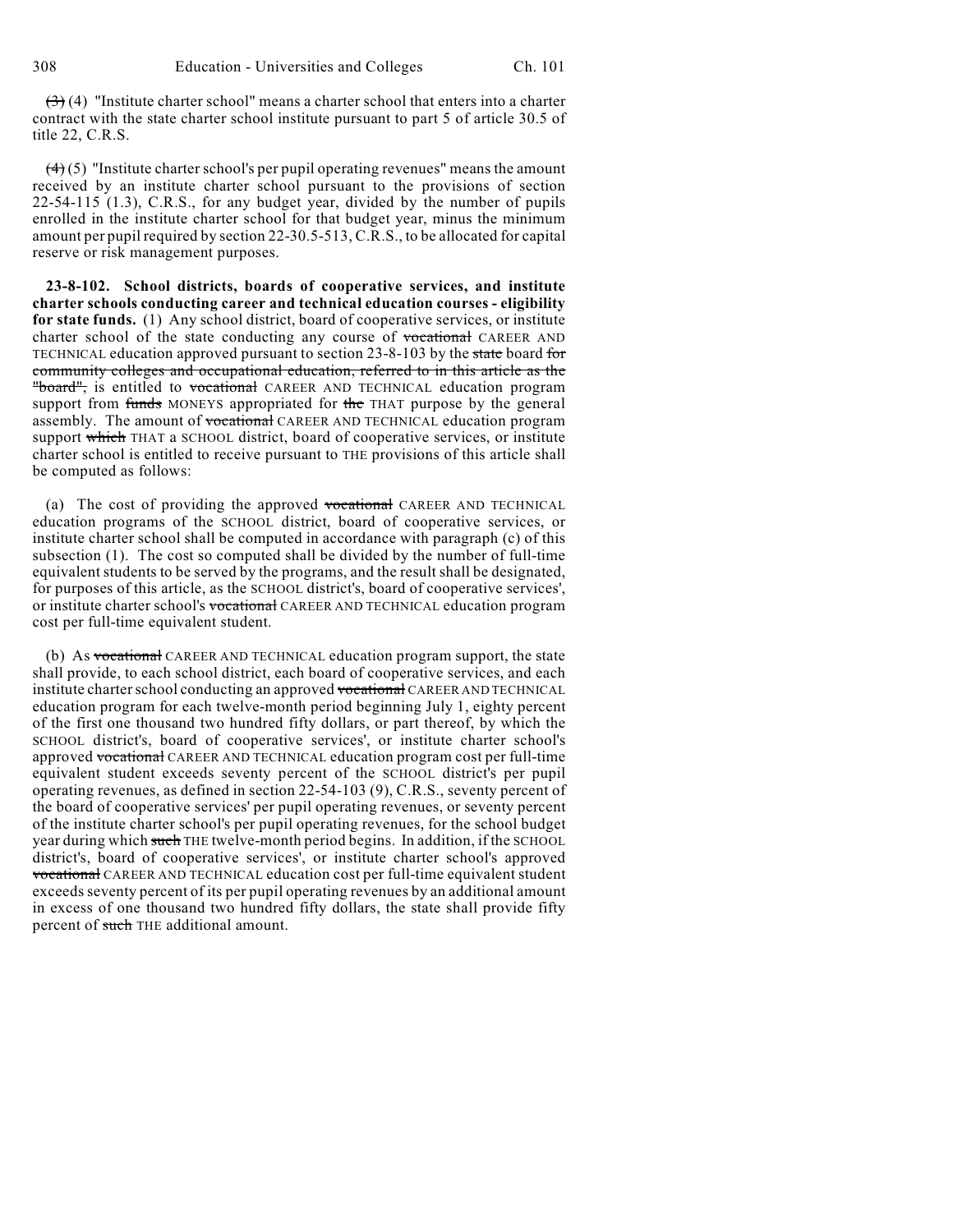(c) For the purpose of computing approved vocational CAREER AND TECHNICAL education program costs, the following shall be included:

(I) The cost of providing the services of instructional personnel for the time involved;

(II) The cost of services to be provided by another education agency or institution;

(III) The cost of necessary books and supplies; and

(IV) The cost of equipment approved for purchase by the board.

(V) Repealed.

(1.5) ANY MONEYS THAT ARE TRANSFERRED FROM THE DEPARTMENT OF EDUCATION TO THE BOARD TO BE USED BY THE BOARD TO PROVIDE CAREER AND TECHNICAL EDUCATION PROGRAM SUPPORT TO A SCHOOL DISTRICT, BOARD OF COOPERATIVE SERVICES, OR INSTITUTE CHARTER SCHOOL PURSUANT TO SUBSECTION (1) OF THIS SECTION, AND WHICH MONEYS ARE SO USED, SHALL NOT BE CONSIDERED A STATE GRANT FOR THE PURPOSE OF CALCULATING WHETHER THE BOARD QUALIFIES AS AN ENTERPRISE, AS DEFINED IN SECTION 24-77-102 (3) (b).

(2) To be eligible to receive such funds THE MONEYS APPROPRIATED PURSUANT TO SUBSECTION (1) OF THIS SECTION, the SCHOOL district, board of cooperative services, or institute charter school must SHALL assume the obligation of paying the balance of the program costs.

(3) The provisions of this section shall not be construed to prevent  $\frac{any}{any}$  A school district, board of cooperative services, or institute charter school from conducting any course in vocational CAREER AND TECHNICAL education with costs in excess of those for which state vocational CAREER AND TECHNICAL education program support funds MONEYS are approved by the board.

(4) Funds MONEYS made available under this article shall be distributed quarterly on the basis of expenditure estimates THE REPORT OF ACTUAL EXPENDITURES furnished to the board by participating school districts, boards of cooperative services, and institute charter schools AT THE END OF THE PREVIOUS FISCAL YEAR. As soon as practicable after July 1 of each year, beginning in 1971, each participating school district, board of cooperative services, and institute charter school shall file with the board a report comparing estimated and OF actual expenditures for all vocational CAREER AND TECHNICAL education programs **financed** FOR WHICH THE SCHOOL DISTRICT, BOARD OF COOPERATIVE SERVICES, OR INSTITUTE CHARTER SCHOOL IS ELIGIBLE TO RECEIVE MONEYS pursuant to the provisions of this article during the preceding twelve-month period. The board shall determine if such expenditures coincide with the estimates of such school district, board of cooperative services, or institute charter school and shall adjust the next quarterly payment as may be necessary to accommodate any underpayment or overpayment of state funds to the school district, board of cooperative services, or institute charter school.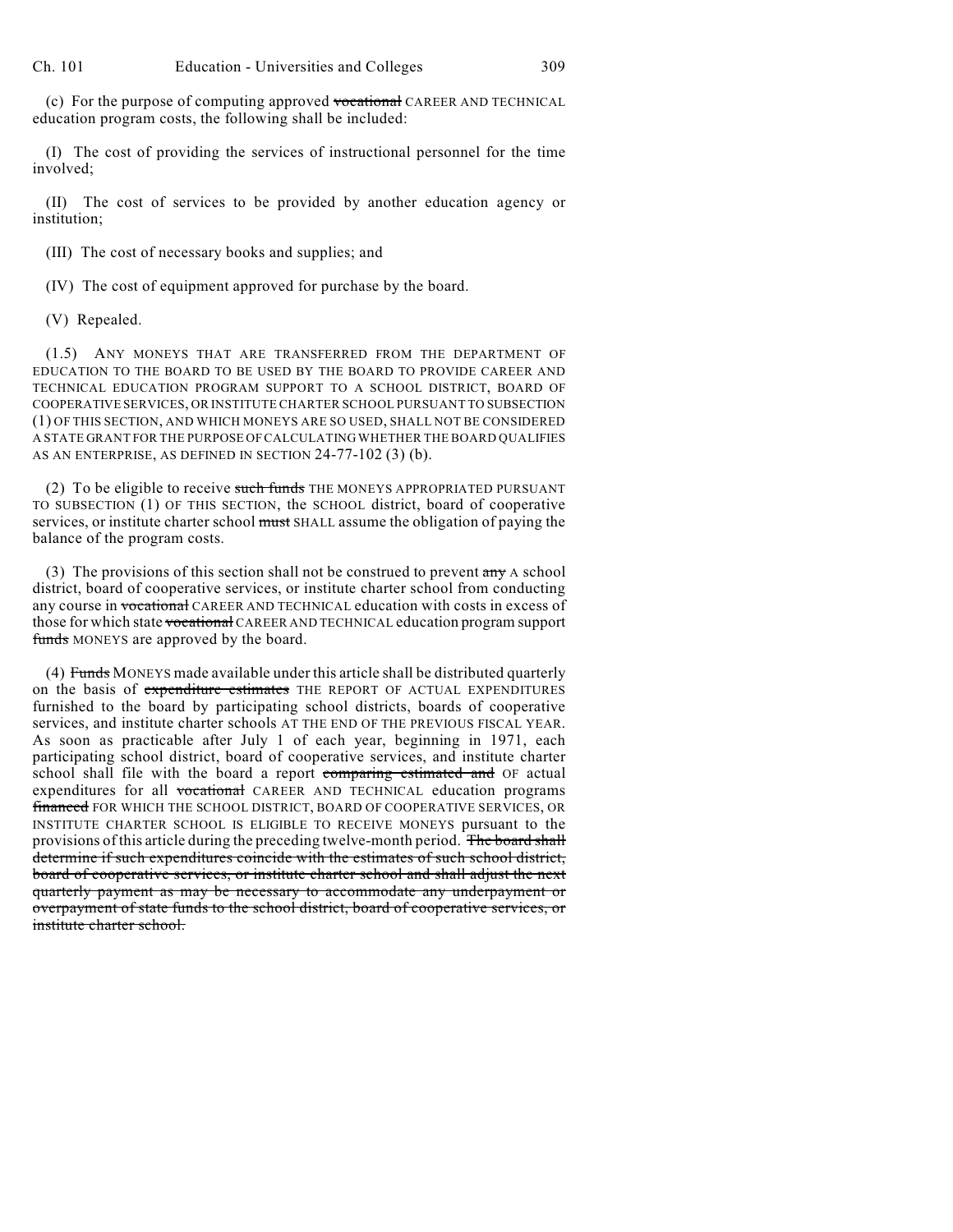(5) If the appropriations to implement subsections (1) to (4) of this section are less than the total amount required to pay the vocational CAREER AND TECHNICAL education program support for approved vocational CAREER AND TECHNICAL education courses, the board shall prorate the amount to be paid each school district, board of cooperative services, and institute charter school in the same proportion that the appropriation bears to such THE total amount so required for distribution. Any unexpended balance of any such AN appropriation shall revert to the general fund at the end of the fiscal year for which the appropriation is made.

(6) The provisions of this section shall not apply to the Colorado customized training program created in section 23-60-306. For the purposes of this section, the costs of such program shall not be included in computing approved vocational CAREER AND TECHNICAL education program costs, and trainees in such THE COLORADO CUSTOMIZED TRAINING program shall not be counted in computing the number of full-time equivalent students to be served by approved vocational CAREER AND TECHNICAL education programs. Nothing in this section shall preclude the use of school district vocational CAREER AND TECHNICAL EDUCATION program sites as delivery sites for specific training programs funded by the Colorado customized training program.

(7) The provisions of this section shall not apply to the Colorado existing industry training program created pursuant to section 23-60-307. For the purposes of this section, the costs of such program shall not be included in computing approved **vocational** CAREER AND TECHNICAL education program costs, and trainees in such THE COLORADO EXISTING INDUSTRY TRAINING program shall not be counted in computing the number of full-time equivalent students to be served by approved vocational CAREER AND TECHNICAL education programs. Nothing in this section shall preclude the use of school district vocational CAREER AND TECHNICAL EDUCATION program sites as delivery sites for specific training programs funded by the Colorado existing industry training program.

**23-8-103. Standards for eligibility for grants.** (1) The board shall not approve vocational CAREER AND TECHNICAL education program support to be provided under section 23-8-102 unless the courses of vocational CAREER AND TECHNICAL education conducted by a school district, board of cooperative services, or institute charter school meet the standards prescribed in subsection (2) of this section.

(2) Any such course APPROVED PURSUANT TO SUBSECTION (1) OF THIS SECTION shall:

(a) Be designed to provide students with an entry-level occupational skill OR PREPARE STUDENTS FOR FURTHER EDUCATION;

## (b) Be of sufficient duration to provide entry level skills and related knowledge required by business and industry;

(c) Have a technical advisory committee that functions at the state, regional, or local level to assist school districts, boards of cooperative services, and institute charter schools in planning and conducting their vocational CAREER AND TECHNICAL education curricula;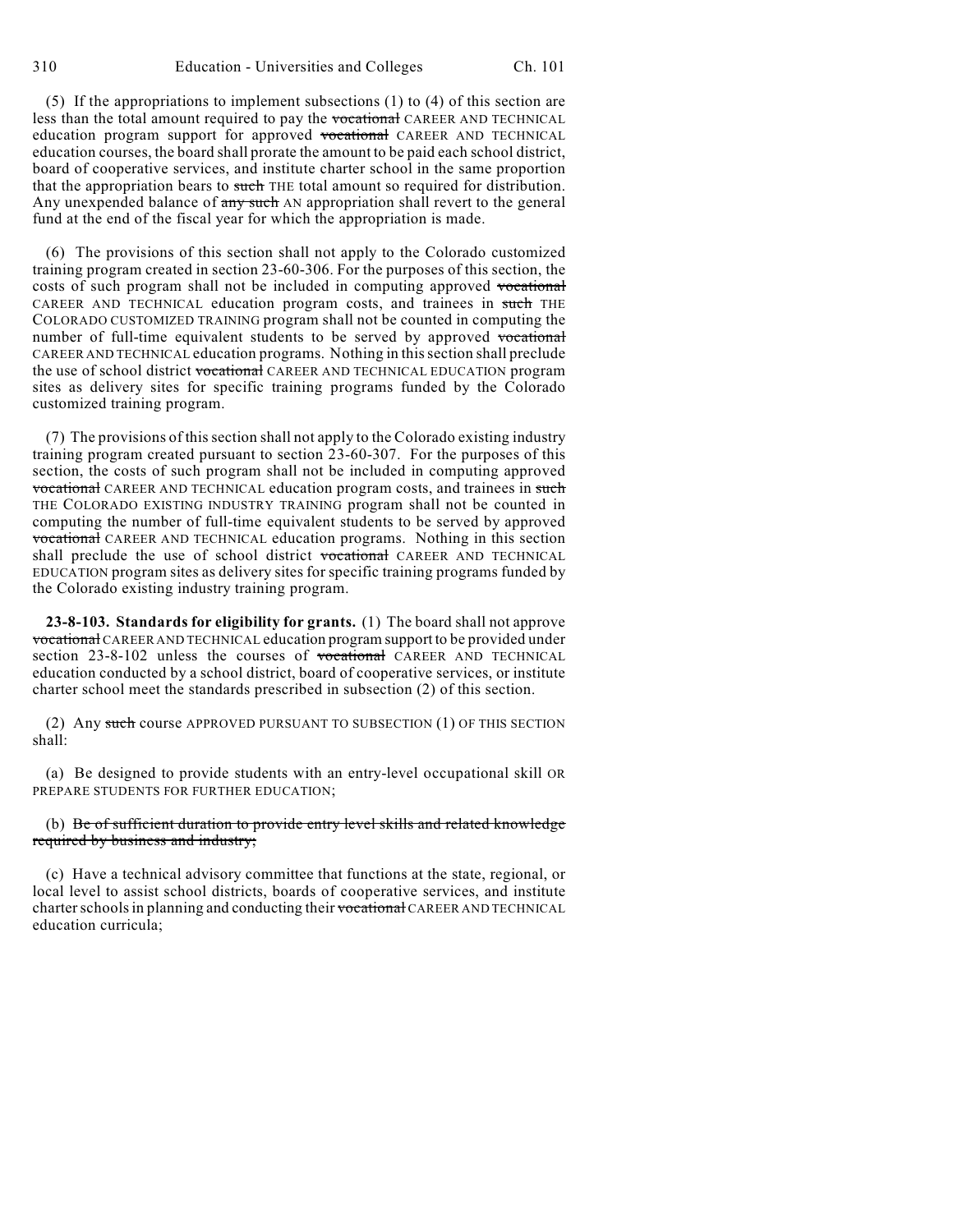(d) Be conducted in facilities that are sufficiently equipped to permit adequate training and education; such THE facilities may be located within or outside the school district, or, in the case of a program conducted by a board of cooperative services, within or outside any of the school districts participating in the board of cooperative services, and they may be housed in buildings that are not owned or operated by a school district, a board of cooperative services, or an institute charter school; AND

(e) Meet an employment potential  $\frac{1}{w + b}$  THAT is found to exist by any survey of the board concerning economic opportunities.

(3) In approving CAREER AND TECHNICAL EDUCATION programs and vocational CAREER AND TECHNICAL education program support funds MONEYS under this article, the board shall attempt to avoid unnecessary duplication in either facilities or staffing for vocational CAREER AND TECHNICAL education in any school district, board of cooperative services, institute charter school, or area of this state; and, where feasible, sharing of facilities shall be required by the board.

(4) The board shall adopt such rules and regulations as may be necessary to administer the provisions of this article.

**23-8-104. Reports.** (1) This article shall be effective on January 1, 1974, and thereafter until the general assembly provides otherwise by law.

(2) On or before November 1 of each year during the effective period of this article FEBRUARY 28, 2009, AND ON OR BEFORE FEBRUARY 28 EACH YEAR THEREAFTER, the board shall submit A REPORT to the joint budget committee and to the house and senate committees on education a report COMMITTEES OF THE HOUSE OF REPRESENTATIVES AND THE SENATE, OR ANY SUCCESSOR COMMITTEES, on the implementation and results of programs funded pursuant to this article, including:

(a) The specific nature of the types of programs funded;

(b) The numbers of students and full-time equivalent students served; by each type of approved program;

(c) The total cost and the full-time equivalent student cost; of each type of approved program;

(d) With respect to each type of approved program, The employment experience PLACEMENT of those students who participated in the program COMPLETED THE PROGRAMS, including job placement and tenure CONTINUING EDUCATION; and

(e) Such Other aspects of the programs  $\frac{1}{100}$  as THAT will enable the general assembly to evaluate the results, cost effectiveness, and viability of the approved programs and to determine whether or not this article should be extended.

**23-8-105. Change of name - authorization.** THE REVISOR OF STATUTES IS AUTHORIZED, WHERE APPROPRIATE, TO CHANGE ALL REFERENCES TO "VOCATIONAL EDUCATION" IN THE COLORADO REVISED STATUTES TO "CAREER AND TECHNICAL EDUCATION".